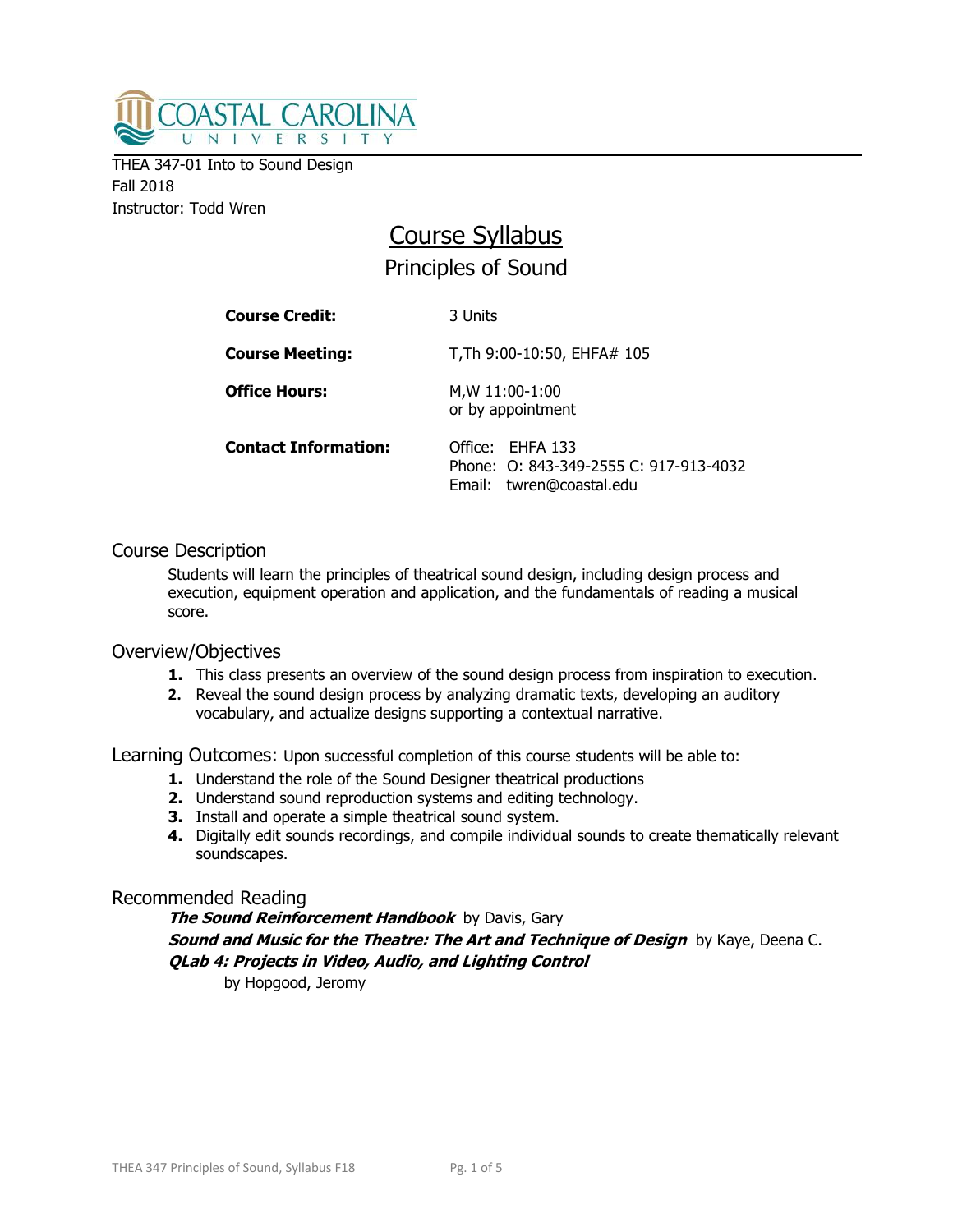## **Organization**

Class will be divided into three parts.

- 1) Lecture: Classroom discussions of sound design principle and application. Respectful class discussion is essential. Participation in this class should offer a safe and stimulating environment for students to hone their spoken communication skills, and students will be evaluated on both the quality and quantity of their participation. At times, information shared in the class may be of a confidential nature. Students are expected to respect this confidence as needed.
- 2) Design Projects: Assignments will be complete outside of scheduled class times in the sound lab, at various campus venues, and in a audio production studio. Design projects provide an opportunity for students to apply theories from the lectures to practical exercises.
- 3) Technical Lab: The class will meet outside of class times to work as crew members for sound system installation and strikes. Each student is responsible for completing 12 hours of Lab during the semester. Lab time must be approved by the instructor and may be fulfilled in any of the following ways:
	- Sound Designer/Engineer for Department or other Production
	- Sound Operator on Department Production
	- Installation and Strike of sound system for Department Production
	- Assist and shadow orchestra set-up in Wheelwright Auditorium (Must include strike and be coordinated in advance)

## Required Materials

**16Gb Flash drive Journal Access to ITunes** (You may need to buy tracks)

## **Class Schedule**

| Date          | Topics                                                                                                                       | Assignment                                                             |
|---------------|------------------------------------------------------------------------------------------------------------------------------|------------------------------------------------------------------------|
| $8/21 - 8/23$ | Introduction to Sound Design<br>• Sound Design and Storytelling<br>• Human Hearing, Physics of Sound<br>• Listening to Sound | -Project #1 Journal Assignment                                         |
| $8/28 - 8/30$ | Sound Recordings and Editing Software<br>USITT-SE                                                                            | -Quiz #1: Sound Terminology                                            |
| $9/4 - 9/6$   | Sound Editing Project                                                                                                        |                                                                        |
| $9/11 - 9/13$ | Playback Software - QLab<br>Sound System Components (Lab)<br>Soundscapes                                                     | -Project #2 Simple Editing w/Audacity                                  |
| $9/18 - 9/20$ | Script Analysis and Paperwork<br>• Plot, Theme, Research, History<br>• Music Copyrights and use                              | -Quiz#2: Playback and Components<br>-Project #3 Painting Sound Project |
| $9/25 - 9/27$ | Mid Term Project Check In                                                                                                    | -Quiz#3: Sound Documentation.                                          |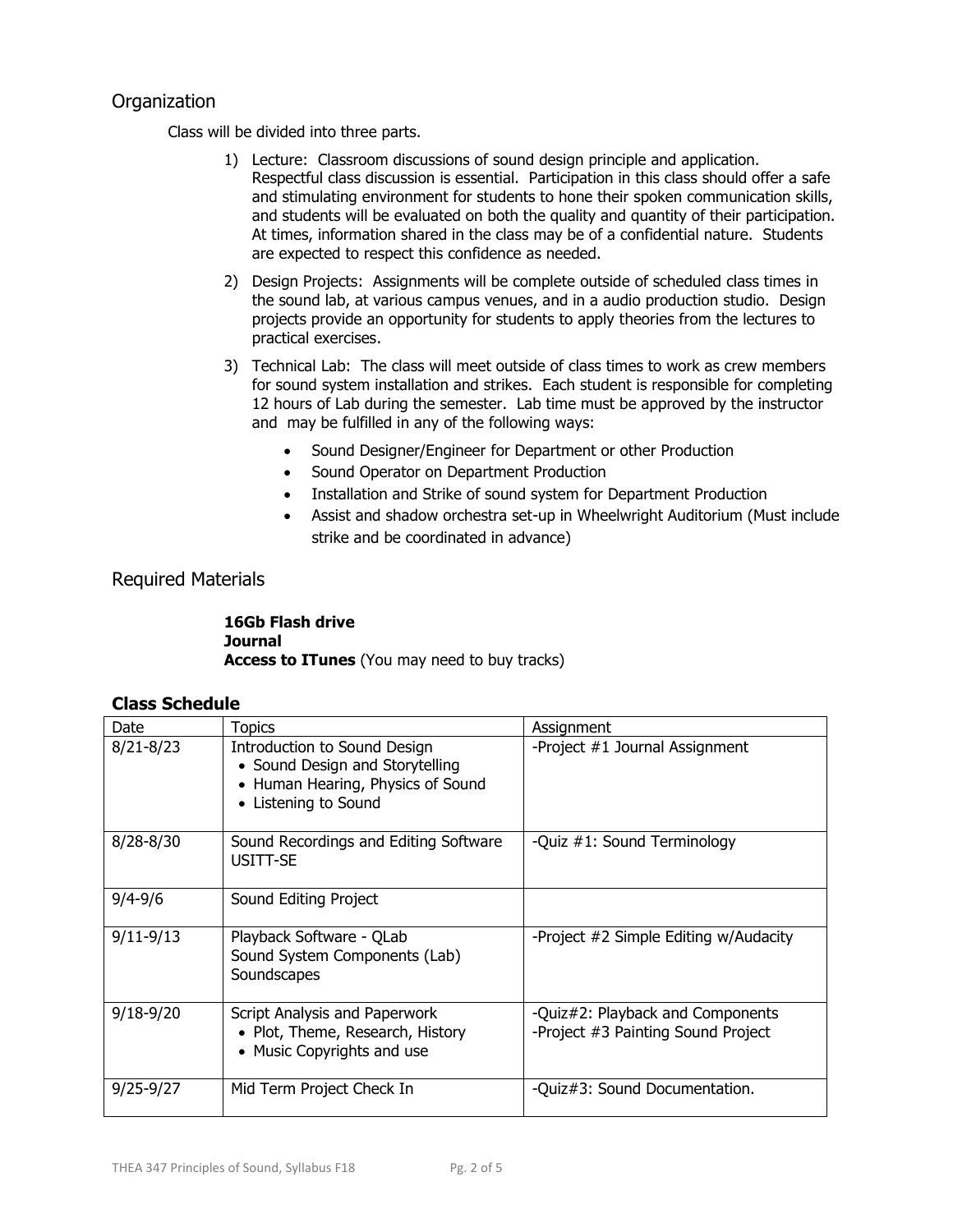| $10/2 - 10/4$   | Mid Term Project Present<br>• Soundscape                                                                       | Mid Term Exam                                             |
|-----------------|----------------------------------------------------------------------------------------------------------------|-----------------------------------------------------------|
| 10/9-10/11      | Live Reinforcement<br>• System Layout and Configuration<br>• Sound Console Layout Operation                    |                                                           |
| $10/16 - 10/18$ | Live Reinforcement<br>• Microphones                                                                            | -Quiz#4: Live Reinforcement                               |
| 10/23-10/25     | Live Reinforcement Project Presentation                                                                        | -Project#4 Live Reinforcement Project                     |
| 10/30-11/1      | Final Project Reviews                                                                                          |                                                           |
| $11/6 - 11/8$   | <b>Understanding Music</b><br>• Sheet Music Structure<br>• Musical Scale and Key<br>• Time signature and Tempo |                                                           |
| $11/13 - 11/15$ | Introduce Keyboards<br><b>Under Scoring</b><br>Composition                                                     | -Quiz#5 Music Terms and Symbols<br>-Project#5 Composition |
| 11/20-22        | Thanksgiving                                                                                                   |                                                           |
| $11/27$ T       | Final Project Presentations                                                                                    |                                                           |
| 11/29 Th        | <b>Final Project Presentations</b>                                                                             |                                                           |
| 12/11 11:00a    | Comprehensive Final Exam                                                                                       | <b>Final Exam</b>                                         |

## Policies

#### **Attendance**

Students are expected to attend class and to be on time. When conflicts are unavoidable, a student must arrange an excused absence with the instructor in advance. Students who miss class are responsible for material covered on that day, for turning in any assignments due that day, and for getting any new assignments. There are no "free" unexcused absences. Excessive lateness will also result in unexcused absences. More than three unexcused absences will result in lowering a student's final grade by one letter grade.

## **Conduct/Collaboration/Cheating**

Each student must submit their own work and will be held accountable to explain the tools and possesses utilized to solve specific tasks.

Please review the "2018-2019 Code of Student Conduct" portion of your Student Handbook.

[http://www.coastal.edu/media/studentaffairs/deanofstudents/pdf/CCU%20Code%20of%](http://www.coastal.edu/media/studentaffairs/deanofstudents/pdf/CCU%20Code%20of%20Student%20Conduct%20Aug13%20WEB.PDF) [20Student%20Conduct%20Aug13%20WEB.PDF](http://www.coastal.edu/media/studentaffairs/deanofstudents/pdf/CCU%20Code%20of%20Student%20Conduct%20Aug13%20WEB.PDF)

Students are required to silence alerts on all devices and telephones. Any student disrupting class may be required to leave the classroom.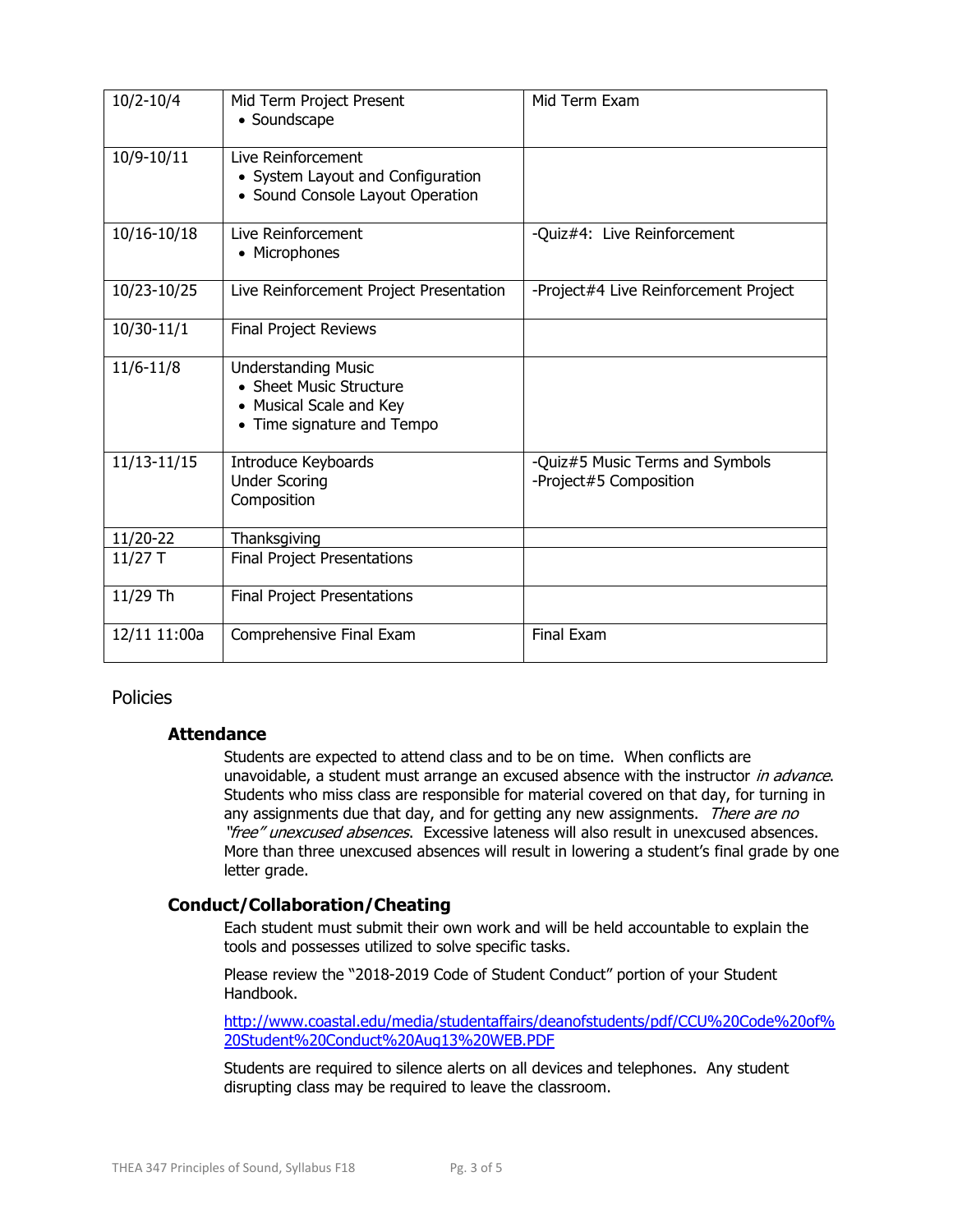#### **Homework**

Assignments for this class consist of digital audio tracks and written documents. All digital files must be submitted in the following format:

Projectname-first 5 characters of last name followed by first initial. For example: Soundscape-wrent.

Failure to label correctly will result in a lowering of the project grade by 50%. All written documents must be grammatically correct, spelling corrected, and clearly formatted. All work must be completed to a presentation standard and include your name, the name of the assignment, the name of the course, and the date it is completed.

**Students submitting assignments on multiple pages must include their name on each page, and properly secure the work such that it will not become separated or submit it bound or in a folder. Before turning in any assignment, students should proofread for clarity, grammatical errors, and spelling.** 

Assignments are due at the start of the class on the due date. Late assignments will not be accepted.

Students with special circumstances affecting their ability to complete assignments on time should arrange **in advance** for extensions on a case-by-case basis.

### **Grading Scheme:**

| $150$ pts |
|-----------|
| $250$ pts |
| $250$ pts |
| 50 pts    |
| 50 pts    |
| $100$ pts |
| $100$ pts |
| $150$ pts |
| $200$ pts |
| $150$ pts |
| $250$ pts |
| $400$ pts |
| $200$ pts |
| $200$ pts |
| 2500 pts  |
|           |

#### Grading will be ABCDF scale:

| A  | 100-91    | 2500-2276 | Exceptional work that consistently exceeds the<br>expectations of the assignments |
|----|-----------|-----------|-----------------------------------------------------------------------------------|
|    |           |           |                                                                                   |
| B  | $90 - 81$ | 2275-2026 | Work which meets the expectations of assignments                                  |
|    | $80 - 71$ | 2025-1776 | Work below the expectations of the assignments                                    |
| D. | $70 - 61$ | 1775-1525 | Work markedly below the expectations of the assignments                           |
|    | $60 - 0$  | 1525-0    | Failing Grade - any required course must be repeated                              |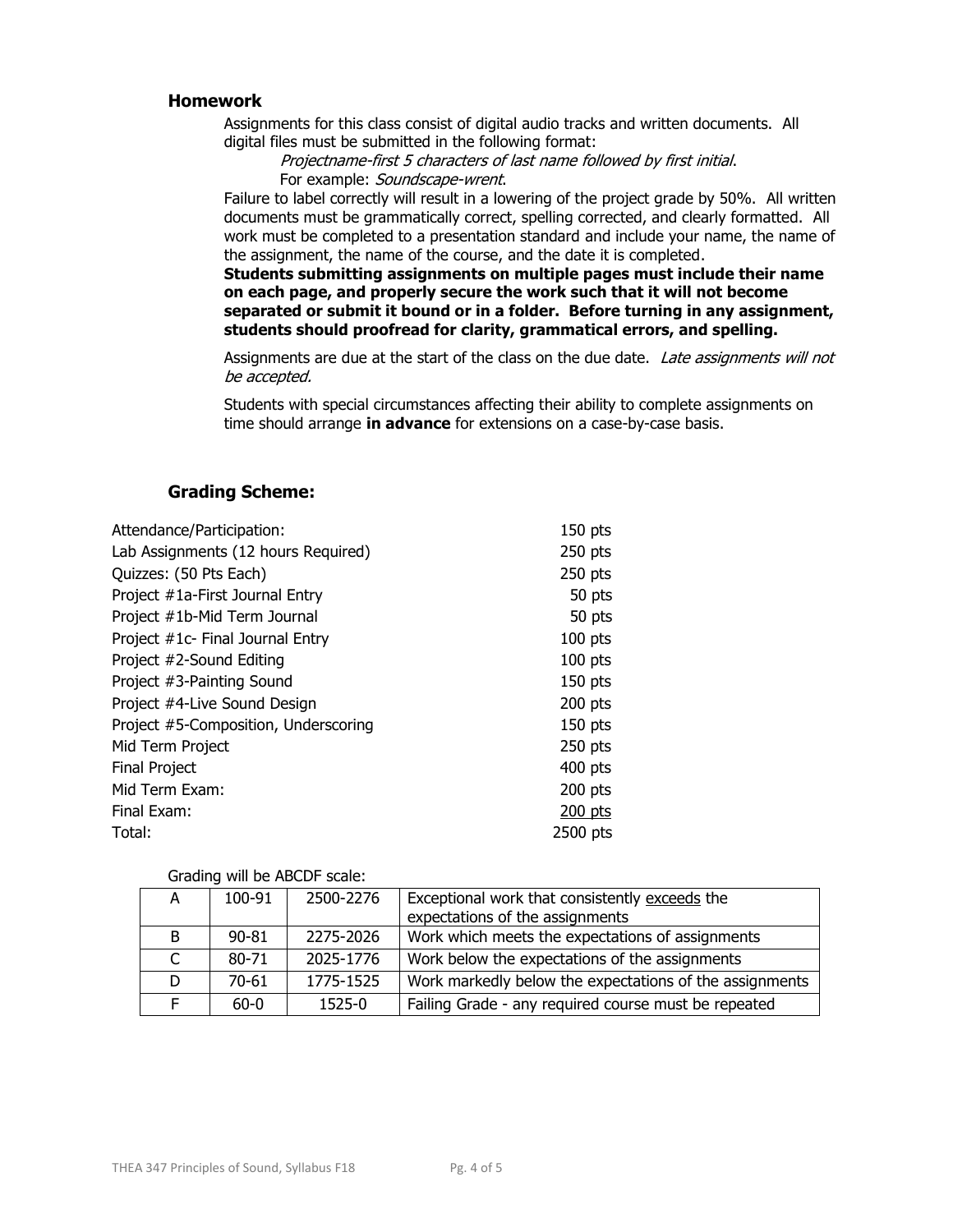## NOTE:

A grade of "D" or below may trigger an academic action, including but not limited to a warning letter or imposition of probationary status. Students in the BFA program are expected to maintain a "B" grade in their area of specialization.

Grades in the College of Fine Arts measure a student's progress toward mastery in their field. Expectations of progress are defined within each option and for each level of the curriculum.

Faculty consider specific factors in determining grades. Individual rubrics and requirements are made available on a course specific basis. The following are areas of competency in the College of Fine Arts evaluates on a school-wide basis; artistic and professional aptitude and potential, skills mastery, professional conduct and engagement, innovation and positive collaboration.

## **Accommodation:**

Coastal Carolina University is committed to equitable access and inclusion of individuals with disabilities in accordance with the Americans with Disabilities Act and Section 504 of the Rehabilitation Act. Individuals seeking reasonable accommodations should contact Accessibility & Disability Services (843-349-2503 or [https://www.coastal.edu/disabilityservices/\)](https://www.coastal.edu/disabilityservices/).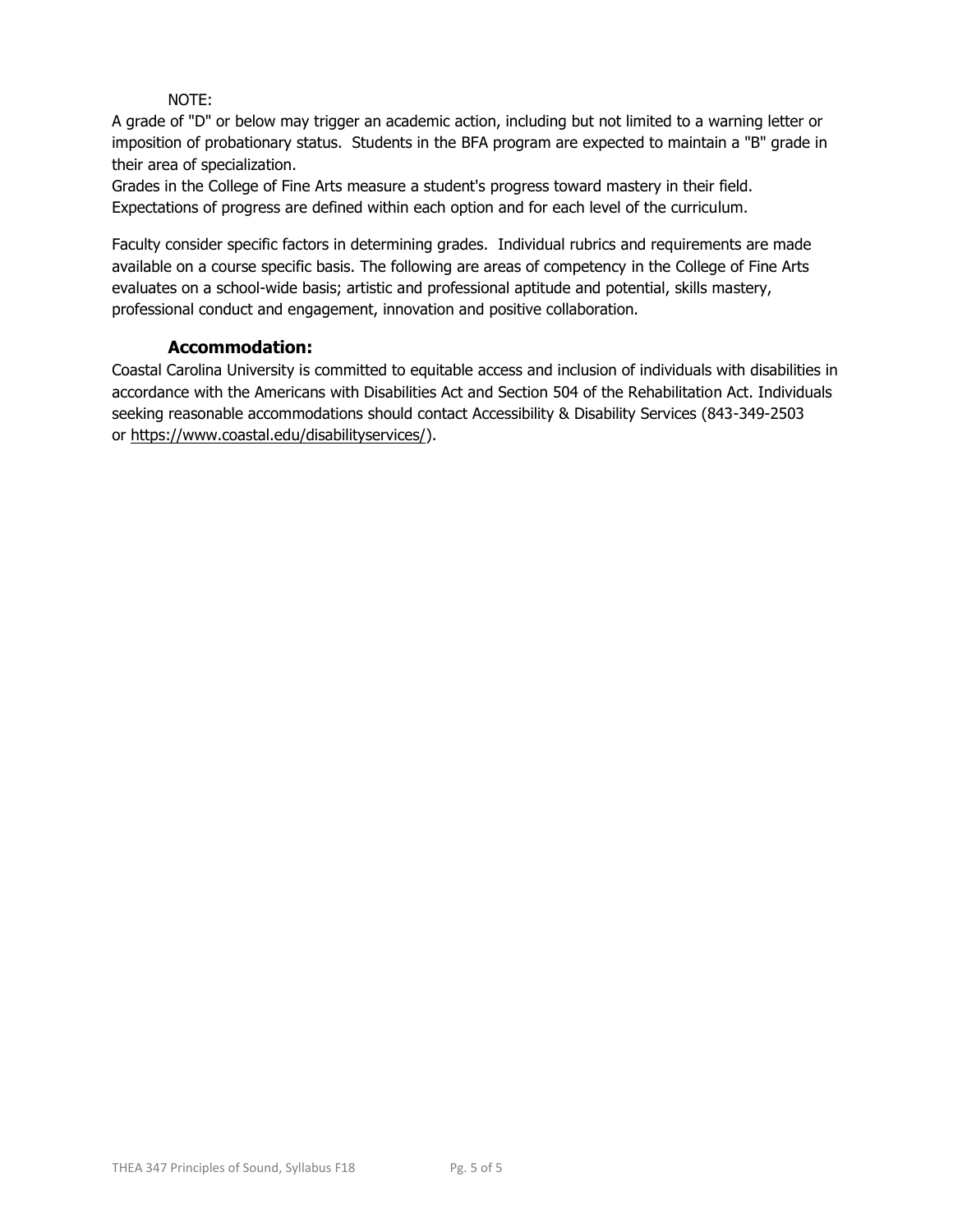Questions: Balance of hands on verses theroretical? What do you expect to get from this class? Grading fairness?

When You teach this again!!

- Rubric written out for each assignment!! No more verbal assignments!
- Spend time with sound board, They have no idea what signal routing is.
- GAIN!! Wiki it, good stuff there
	- Make them research terms and words and present in class (Rubric it)
- READ Plays from beginning of the class!!
	- How to breakdown a script down
	- Rubric on in class presentation
- Record Play reading club Design sound for a scene or show
- Write about plays from the very beginning of class
	- How to write objectively
	- How to organize paper
- Ask Band if we can mix? Dan Ennis? Jazz band? From scratch, prerecorded multi track?
- Moodle Quizzes
- Get on Audacity fast!!

Explain flow through a mixer: Gain, Compressor, Ducker, EQ(Lo, Lo Mid, Mid, Hi Mid, Hi), Routing, Matrix, DCA, effects, Mix Bus Wired Mics – Instrument mics Wireless Mics Direct Box (Signal impedance) Terms: -Headroom -Impedance -Gain -db and what it means Musical and non Musical paperwork Speaker angle, placement, delay, feedback, Drafting, signal flow Where does the sound come from to sound natural Bounce, reflection, distortion, dampening Stereo vs mono Need headphones? Let's take a field trip, guest via skype? Sound Effects, editing, collecting Q Lab and playback